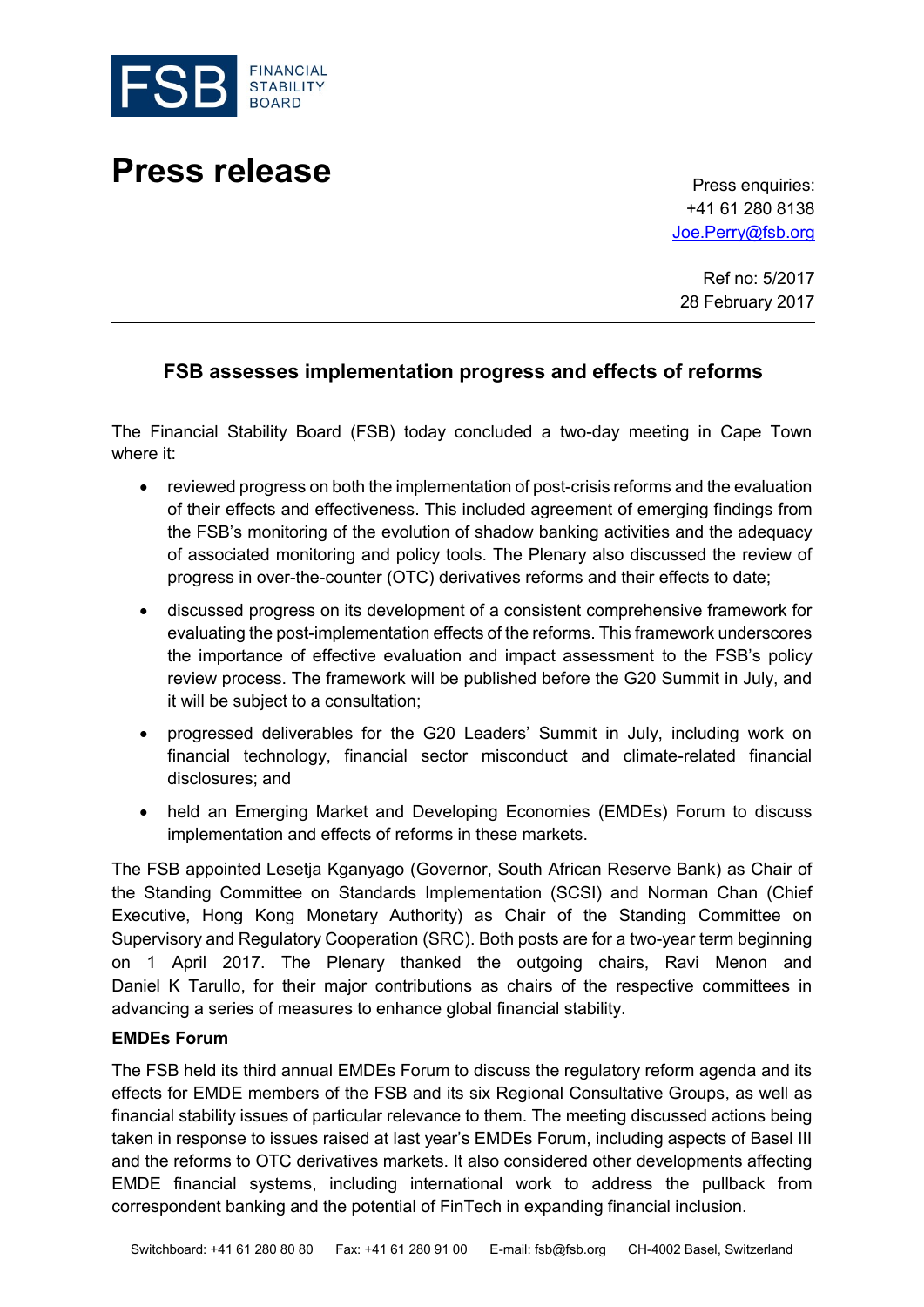#### **Market developments and vulnerabilities**

The Plenary discussed current and emerging financial system vulnerabilities and noted that:

- High and rising levels of domestic and foreign currency debt in many countries, potential increases in long-term interest rates and exchange-rate developments are leading to tightened financial conditions for some sovereign and corporate borrowers.
- Commercial and residential real estate valuations are elevated in some jurisdictions, raising concerns over real estate asset quality in a rising rate or slowing growth environment.
- Uncertainty over the path of future interest rates may pose significant, but varied, risks to banks and institutional investors. Shifts by insurers and pension funds into higherrisk assets raise concerns about losses and portfolio rebalancing when the credit cycle turns.

The Plenary reviewed the outcomes of a pilot systemic stress simulation exercise, examining fixed-income market liquidity resilience across a number of markets, and of a workshop on systemic stress, investor behaviour and market liquidity. The work is being conducted as part of the FSB's vulnerabilities work, and is intended to better understand the consequences of market stresses, and not as a driver for policy development. The simulation examines stresses on the financial system as a whole, rather than on individual firms.

### **Implementation and effects of the post-crisis reforms**

The FSB's work is increasingly focused on monitoring implementation and evaluating the effects of G20 financial regulatory reforms. The Plenary reiterated the importance and benefits of effective and consistent implementation, supported by transparent assessments by peers of the effectiveness and steps that jurisdictions have taken to implement the reforms. The Plenary discussed emerging findings from reviews in two core reform areas:

- A review of the evolution of shadow banking risks since the financial crisis and the adequacy of monitoring and policy tools put in place after the crisis to address them.
- A review of the implementation of OTC derivatives markets reforms, including the effects and effectiveness of these reforms.

The emerging findings will be discussed at the March G20 Finance Ministers' and Governors' meeting. The results of the reviews, together with updated evidence on the overall effects of the post-crisis G20 financial reforms, will be published ahead of the G20 Leaders' Summit.

### **Analysis of central clearing interdependencies**

The FSB discussed an interim report that seeks to quantify interdependencies between central counterparties (CCPs), major clearing members and financial service providers and the resulting systemic implications. This analysis will inform the work on CCP resilience, recovery planning and resolvability. The Plenary agreed to continue to monitor the interdependencies in central clearing and conduct another analysis in due course.

In February the FSB published a consultation on guidance for CCP resolution and resolution planning as part of a joint workplan with the Basel Committee on Banking Supervision (BCBS), Committee on Payments and Market Infrastructures (CPMI) and the International Organization of Securities Commissions (IOSCO) to coordinate international policy work aimed at enhancing the resilience, recovery planning and resolvability of CCPs. The guidance will be sent to the Summit for final endorsement.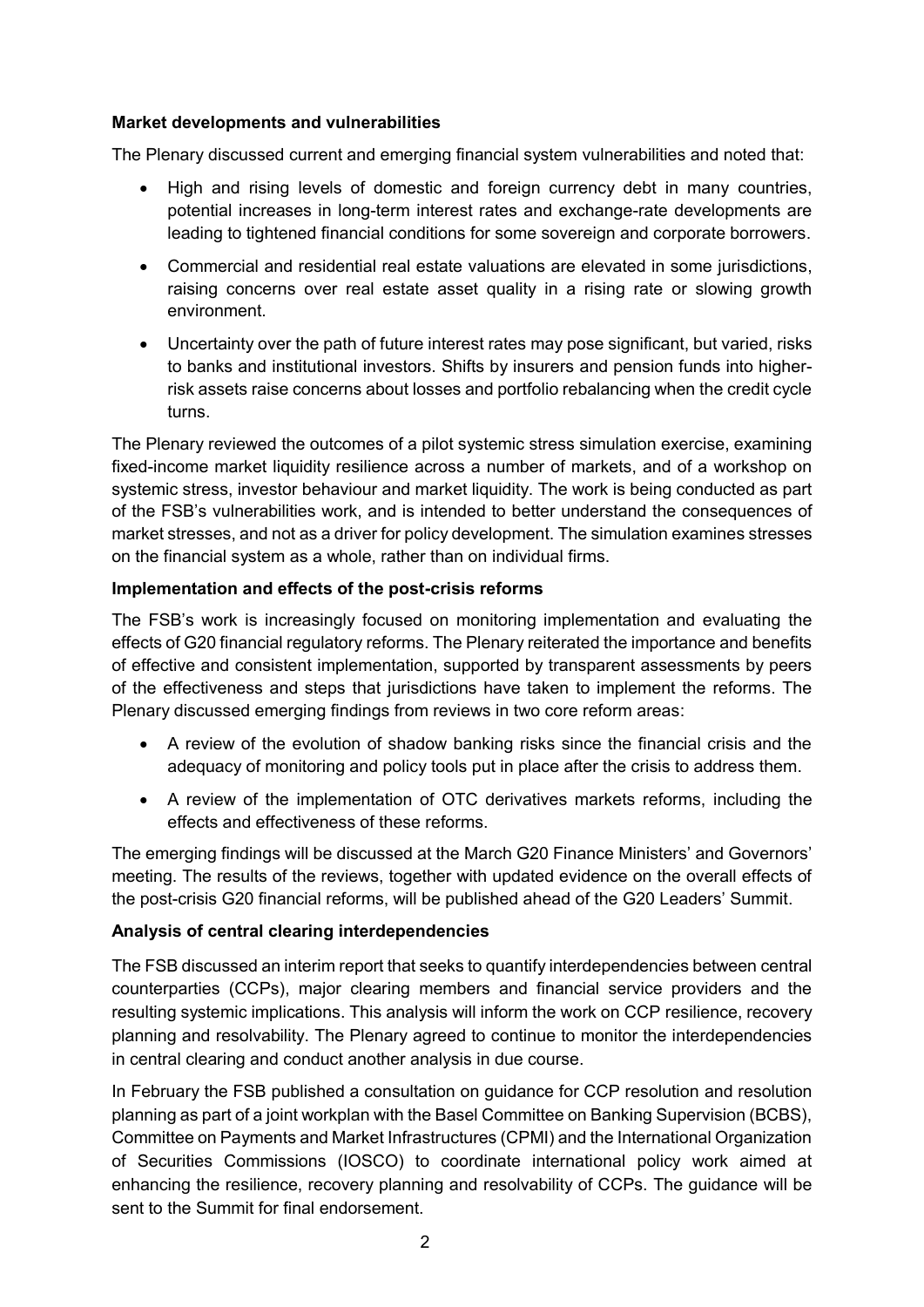## **Governance arrangements for Unique Transaction Identifiers (UTIs)**

The Plenary welcomed a progress report on governance arrangements for the UTI and Unique Product Identifier (UPI), which are globally harmonised identifiers that are being developed to facilitate aggregation and analysis of data about OTC derivatives reported to trade repositories. The FSB will publish shortly a consultation paper on UTI governance arrangements, following finalisation of the technical guidance for UTIs by the CPMI and IOSCO.

### **Policy evaluation framework**

The FSB recognises the importance of effective evaluation and impact assessment as part of the policy review process. The FSB has a unique role taking a system-wide perspective in assessing the sufficiency, coherence and interactions of reforms across sectors.

Plenary discussed the design of a framework to guide post-implementation evaluations of the effects of G20 reforms, including whether they are achieving their intended outcomes. The framework is being developed in close collaboration with the standard-setting bodies and with input from FSB members and other stakeholders. It will be used over time to analyse whether the G20 reforms are achieving their intended outcomes, and help identify material unintended consequences that may have to be addressed without compromising on the objectives of the reforms. A summary of the main features of the framework will be presented to G20 Ministers and Governors in March. The framework will be published before the G20 Summit in July, and it will be subject to a consultation.

### **Addressing misconduct risks**

The Plenary considered updates on work to address misconduct risks including:

- A stocktake of efforts by national authorities, international bodies, standard-setters and firms to strengthen governance frameworks to mitigate misconduct risks. The Plenary agreed to further work on information gaps and due diligence in the employment of individuals with a history of misconduct; responsibility mapping; and the role of corporate culture.
- A draft consultation paper on the use of compensation tools to address misconduct, which will be issued as supplementary guidance to the FSB Principles and Standards on Sound Compensation Practices. The consultation will be published in advance of the G20 Leaders' Summit.
- An update on the implementation of the FSB's 2014 recommendations for reform of major interest rate benchmarks.

### **Regulatory and supervisory issues raised by FinTech**

The Plenary discussed progress on the FSB's work to identify regulatory and supervisory issues raised by FinTech from a financial stability perspective. The work will be discussed by G20 Finance Ministers and Governors in March and a report will be published in advance of the G20 Leaders' Summit.

#### **IAIS workplan on systemic risk assessment**

The FSB welcomed the International Association of Insurance Supervisors' (IAIS) workplan<sup>1</sup> to advance its systemic risk assessment. It acknowledged the postponement of the

-

<sup>&</sup>lt;sup>1</sup> An announcement is available on the [IAIS website.](http://www.iaisweb.org/page/news/press-releases)